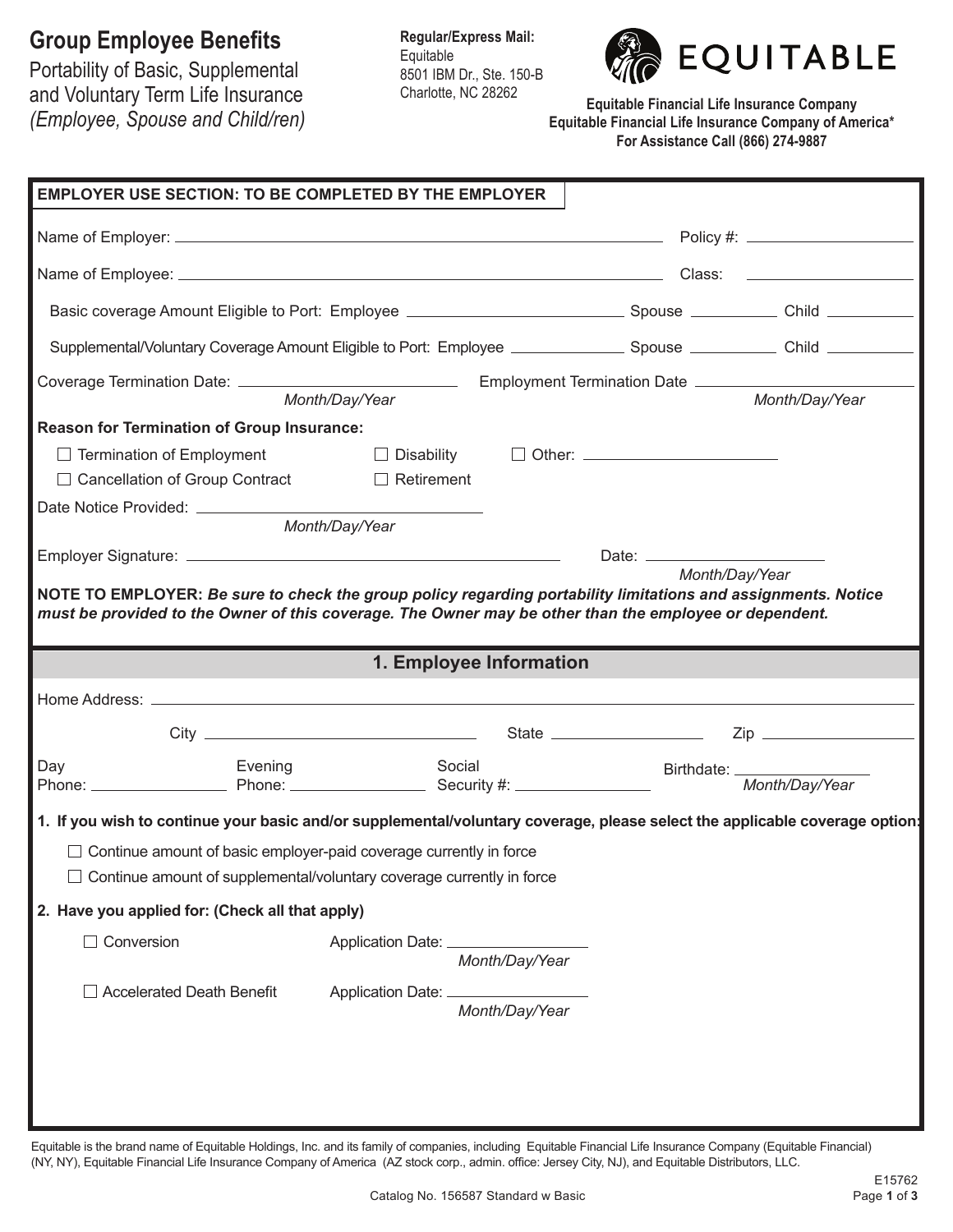| 2. Spouse Information                                                                                                                                                                                                                                                                                                                         |            |                                   |                                               |                |  |
|-----------------------------------------------------------------------------------------------------------------------------------------------------------------------------------------------------------------------------------------------------------------------------------------------------------------------------------------------|------------|-----------------------------------|-----------------------------------------------|----------------|--|
|                                                                                                                                                                                                                                                                                                                                               |            | Social                            |                                               | Month/Day/Year |  |
| 1. If you wish to continue voluntary coverage for your spouse, please make election below:                                                                                                                                                                                                                                                    |            |                                   |                                               |                |  |
| $\Box$ Continue amount of coverage currently in force                                                                                                                                                                                                                                                                                         |            |                                   |                                               |                |  |
| 2. Has your spouse applied for: (Check all that apply)                                                                                                                                                                                                                                                                                        |            |                                   |                                               |                |  |
| Conversion                                                                                                                                                                                                                                                                                                                                    |            |                                   |                                               |                |  |
|                                                                                                                                                                                                                                                                                                                                               |            |                                   | Month/Day/Year                                |                |  |
| Accelerated Benefit/Terminal Illness Benefit                                                                                                                                                                                                                                                                                                  |            | Application Date: _______________ | Month/Day/Year                                |                |  |
|                                                                                                                                                                                                                                                                                                                                               |            | 3. Child(ren) Information         |                                               |                |  |
| Do you wish to continue your children coverage? $\square$ Yes<br>Please note, you cannot port child coverage unless the child meets the age and dependency requirements as defined in the<br>group policy.                                                                                                                                    |            | ∣ ∣No                             |                                               |                |  |
|                                                                                                                                                                                                                                                                                                                                               |            | 4. Beneficiary Information        |                                               |                |  |
| You must specify a beneficiary(ies) by completing the section below. When specifying multiple beneficiaries, you must indicate<br>the percentage of distribution for each and the total must equal 100%. If there is not enough room to specify all beneficiaries,<br>attach, sign and date a separate sheet of paper using the format below. |            |                                   |                                               |                |  |
| <b>Beneficiary (Employee Coverage)</b>                                                                                                                                                                                                                                                                                                        | Percentage | <b>Social Security #</b>          | <b>Date of Birth</b><br><b>Month/Day/Year</b> | Relationship   |  |
|                                                                                                                                                                                                                                                                                                                                               |            |                                   |                                               |                |  |
|                                                                                                                                                                                                                                                                                                                                               |            |                                   |                                               |                |  |
|                                                                                                                                                                                                                                                                                                                                               |            |                                   |                                               |                |  |
|                                                                                                                                                                                                                                                                                                                                               |            |                                   |                                               |                |  |
|                                                                                                                                                                                                                                                                                                                                               |            |                                   |                                               |                |  |
| <b>Beneficiary (Spouse Coverage)</b>                                                                                                                                                                                                                                                                                                          | Percentage | <b>Social Security #</b>          | <b>Date of Birth</b><br><b>Month/Day/Year</b> | Relationship   |  |
|                                                                                                                                                                                                                                                                                                                                               |            |                                   |                                               |                |  |
|                                                                                                                                                                                                                                                                                                                                               |            |                                   |                                               |                |  |
|                                                                                                                                                                                                                                                                                                                                               |            |                                   |                                               |                |  |
|                                                                                                                                                                                                                                                                                                                                               |            |                                   |                                               |                |  |
|                                                                                                                                                                                                                                                                                                                                               |            |                                   |                                               |                |  |
| <b>Beneficiary (Children Coverage)</b>                                                                                                                                                                                                                                                                                                        | Percentage | <b>Social Security #</b>          | Date of Birth<br><b>Month/Day/Year</b>        | Relationship   |  |
|                                                                                                                                                                                                                                                                                                                                               |            |                                   |                                               |                |  |
|                                                                                                                                                                                                                                                                                                                                               |            |                                   |                                               |                |  |
|                                                                                                                                                                                                                                                                                                                                               |            |                                   |                                               |                |  |
|                                                                                                                                                                                                                                                                                                                                               |            |                                   |                                               |                |  |
|                                                                                                                                                                                                                                                                                                                                               |            |                                   |                                               |                |  |
|                                                                                                                                                                                                                                                                                                                                               |            |                                   |                                               |                |  |